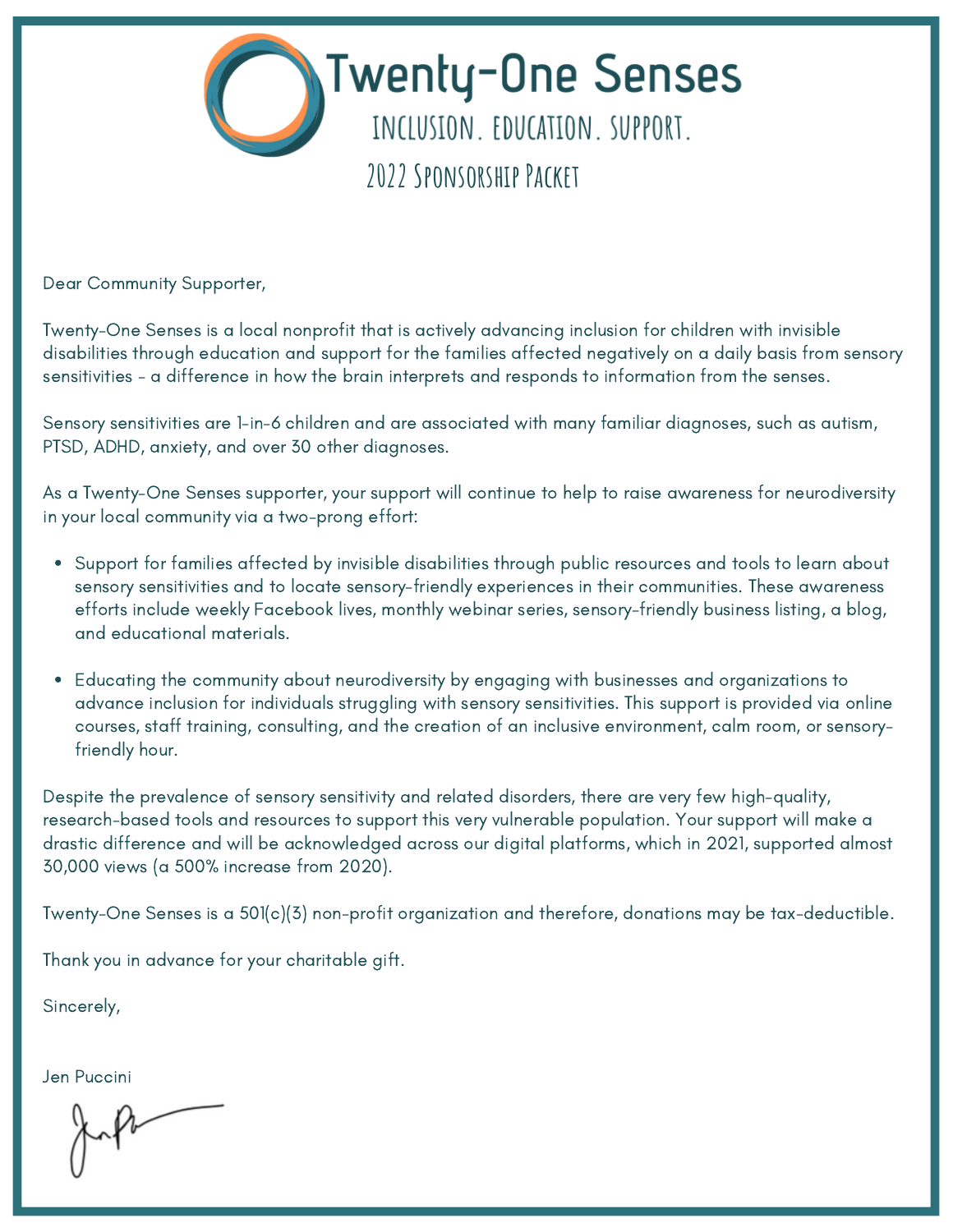







Raise a Glass for Invisible Disabilities May 7, 2022 May 25, 2022

Sensory Stride June 4, 2022

Lighting the Way Annual Gala October 15, 2022

### Free Webinars

Understanding behaviors through a sensory lens Series

February 2 March 2 April 6 May 4 June 1 July 6 August 3 November 2 Taste Edition External Body Awareness Edition Touch Edition Smell Edition Sight Edition Balance Edition Sound Edition Internal Body Awareness Edition

## Courses

HINI

How to host an inclusive event The Ins and Outs of Executive Functioning How to make your business more inclusive

**JP** 

Date TBD

# Community Events

Calm Rooms \*updates to the calendar will be made on our website events calendar

**Virtual Events: Webinars, Courses** 

In-Person Events: Sensory Stride (Chicago), Raise a Glass (NH Seacoast), FUNDrive Hybrid Events: Lighting the Way Annual Gala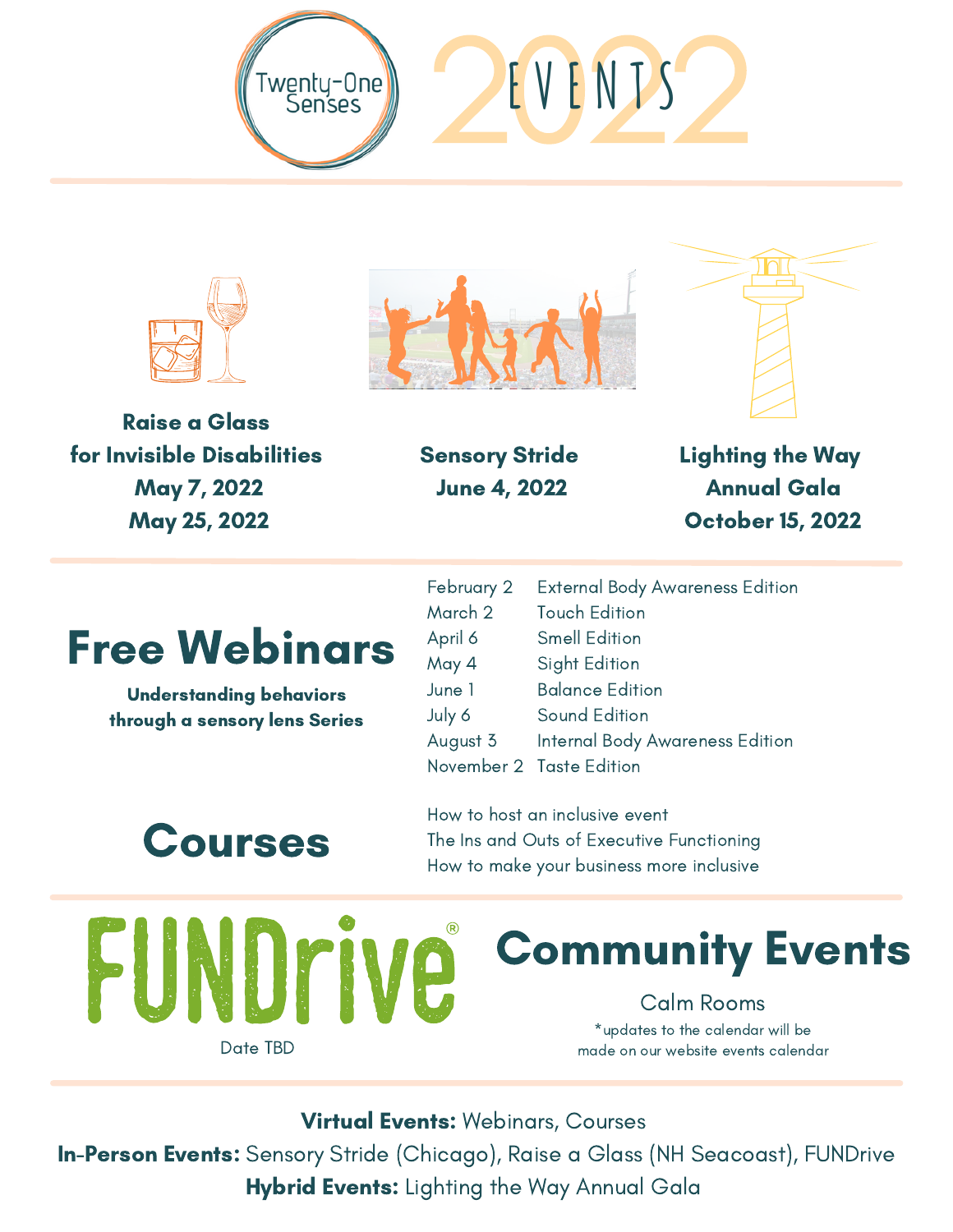| SPONSORSHIP<br>LEVELS                       |                                              |                            |                                                         |                  |                           |                     |
|---------------------------------------------|----------------------------------------------|----------------------------|---------------------------------------------------------|------------------|---------------------------|---------------------|
|                                             | Changemaker                                  | Rockstar                   | Champion                                                | Hero             | $\frac{\lambda}{\lambda}$ | Friend <sup>1</sup> |
|                                             | $$7500+$                                     | $5000 +$<br>$\Theta$       | $\overline{500}$<br>$\overline{\mathsf{C}}$<br>$\Theta$ | $^{+}$<br>0001\$ | $500+$<br>$\Theta$        | $$250+$             |
| <b>YEAR-ROUND</b>                           |                                              |                            |                                                         |                  |                           |                     |
| Prominent brand presence online             |                                              |                            |                                                         |                  |                           |                     |
| 3-minute Facebook Live Interview            | $\times$ $\times$ $\times$ $\times$ $\times$ |                            |                                                         |                  |                           |                     |
| Sponsorship Branding - Printed Materials    |                                              |                            |                                                         |                  |                           |                     |
| Social Media Recognition                    |                                              | $\times~\times~\times$     |                                                         |                  |                           |                     |
| Quarterly Newsletter Brand Inclusion        |                                              |                            | $\times \times \frac{11}{6}$                            |                  |                           |                     |
| Newsletter Feature                          | <b>SHO</b>                                   | ONE                        |                                                         |                  |                           |                     |
| Sponsor Page Promotion                      | $\overline{\mathsf{X}}$                      | $\overline{\times}$        | $\times$                                                | $\times$         |                           |                     |
| EVENT PROMOTION                             |                                              |                            |                                                         |                  |                           |                     |
| Event Sponsor For                           | ALL EVENTS                                   | ALL EVENTS                 | ALL EVENTS                                              | ONE EVENT        | ONE EVENT                 | ONE EVENT           |
| Opportunity to Speak at Events              | $\times$                                     |                            |                                                         |                  |                           |                     |
| Materials Branding (slides, handouts, etc.) | $\mathord{\times}$                           |                            |                                                         |                  |                           |                     |
| Event Signage                               | $\mathbf{X}$                                 | $\times$ $\times$ $\times$ | $\times$                                                |                  |                           |                     |
| SWAG or Thank-You Bag Opportunities         | $\times$                                     |                            | $\times$                                                | $\times$         |                           |                     |
| On-Site Call Out at Event(s)                | $\overline{41}$                              | $\overline{\mathcal{A}}$ . | $\overline{41}$                                         | <b>SINC</b>      | <b>SAC</b>                | <b>ONE</b>          |
| Post-Event Social Media Recognition         | $\overline{4}$                               | $\overline{4}$             | $\overline{4}$                                          | <b>SNC</b>       | <b>SHO</b>                | ONE                 |
| Logo and Link on the Event Page             | $\overline{4}$                               | $\overline{4}$             | $\overline{4}$                                          | ONE              | ONE                       | ONE                 |
| Logo on Sensory Stride T-shirt              | $\boldsymbol{\times}$                        | $\boldsymbol{\times}$      | $\times$                                                | IF CHOSEN        | IF CHOSEN                 | IF CHOSEN           |
| <b>OTHER BENEFITS</b>                       |                                              |                            |                                                         |                  |                           |                     |
| Supporter Window Decal                      | $\times$                                     |                            | $\times$                                                |                  |                           |                     |
| Event Admission (when applicable)           |                                              |                            | ₹                                                       | $\mathbb{R}$     | $\mathbb{C}$              |                     |
| Sensory Stride Packet                       |                                              |                            |                                                         | IF CHOSEN        | IF CHOSEN                 |                     |
|                                             |                                              |                            |                                                         |                  |                           |                     |

 $\blacktriangle$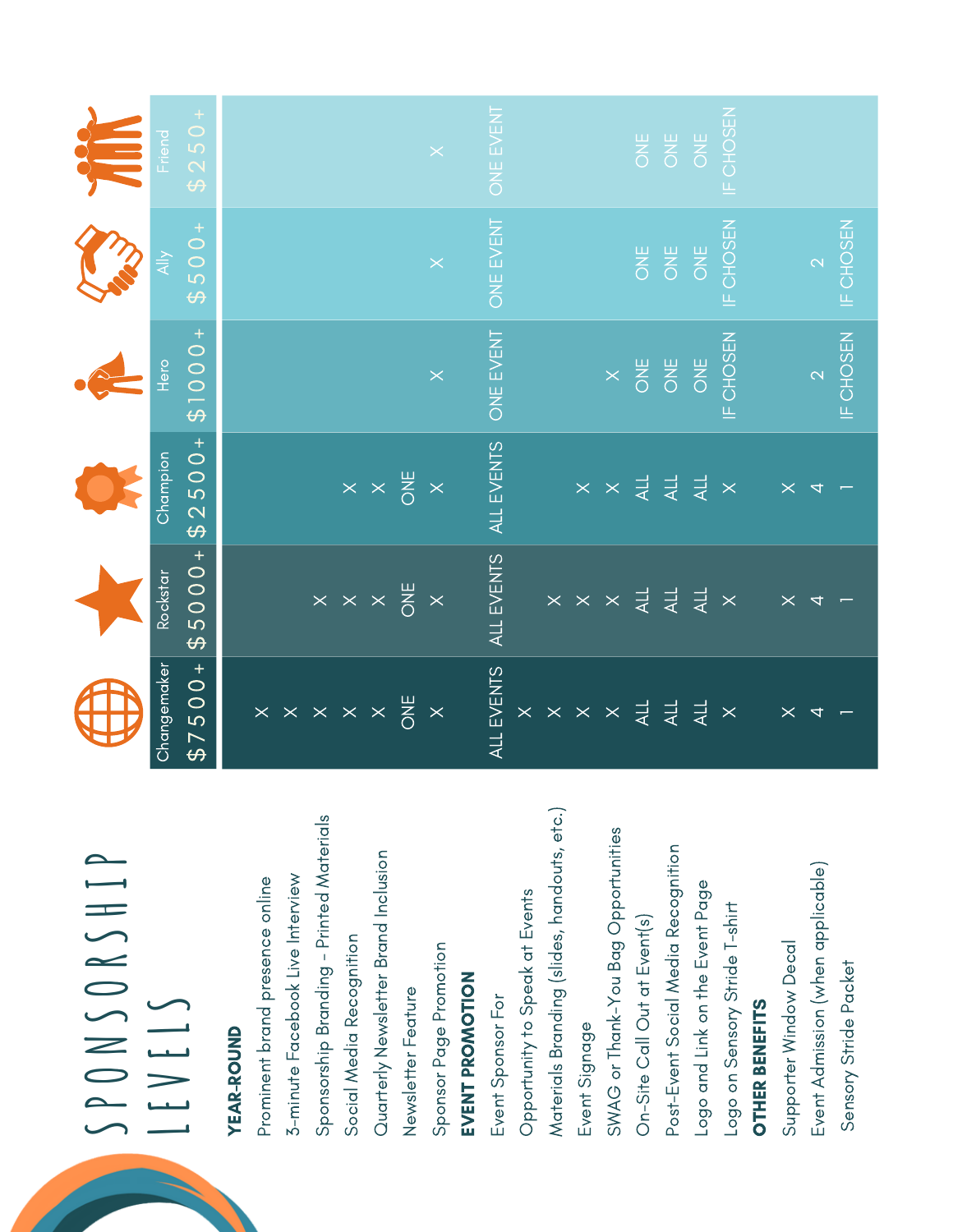

### **Letter of Determination**

DEPARTMENT OF THE TREASURY

INTERNAL REVENUE SERVICE P. O. BOX 2508 CINCINNATI. OH 45201

#### AUG 1 2 2019 Date:

TWENTY-ONE SENSES INC NFP C/O JENNIFER PUCCINI 4923 W BALMORAL AVE CHICAGO, IL 60630

Employer Identification Number: 83-2832419  $DLN:$ 29053196344029 Contact Person: THERESA L PAYNE ID# 17293 Contact Telephone Number: (877) 829-5500 Accounting Period Ending: December 31 Public Charity Status:  $170(b)(1)(A)(V1)$ Form 990/990-EZ/990-N Required: Yes Effective Date of Exemption: November 20, 2018 Contribution Deductibility: Yes Addendum Applies: **No** 

Dear Applicant:

We're pleased to tell you we determined you're exempt from federal income tax under Internal Revenue Code (IRC) Section 501(c)(3). Donors can deduct contributions they make to you under IRC Section 170. You're also qualified to receive tax deductible bequests, devises, transfers or gifts under Section 2055, 2106, or 2522. This letter could help resolve questions on your exempt status. Please keep it for your records.

Organizations exempt under IRC Section 501(c)(3) are further classified as either public charities or private foundations. We determined you're a public charity under the IRC Section listed at the top of this letter.

If we indicated at the top of this letter that you're required to file Form 990/990-EZ/990-N, our records show you're required to file an annual information return (Form 990 or Form 990-EZ) or electronic notice (Form 990-N, the e-Postcard). If you don't file a required return or notice for three consecutive years, your exempt status will be automatically revoked.

If we indicated at the top of this letter that an addendum applies, the enclosed addendum is an integral part of this letter.

For important information about your responsibilities as a tax-exempt anization, on to www.irs.nov/charities. Enter "4221-PC" in the search bar for 501(c)(3) Public Charities, and disclosure requirements.

THENTY-ONE SENSES TNC NEP

Sincerely. stephen a martin

 $-2$ 

Letter 947

Director, Exempt Organizations Rulings and Agreements